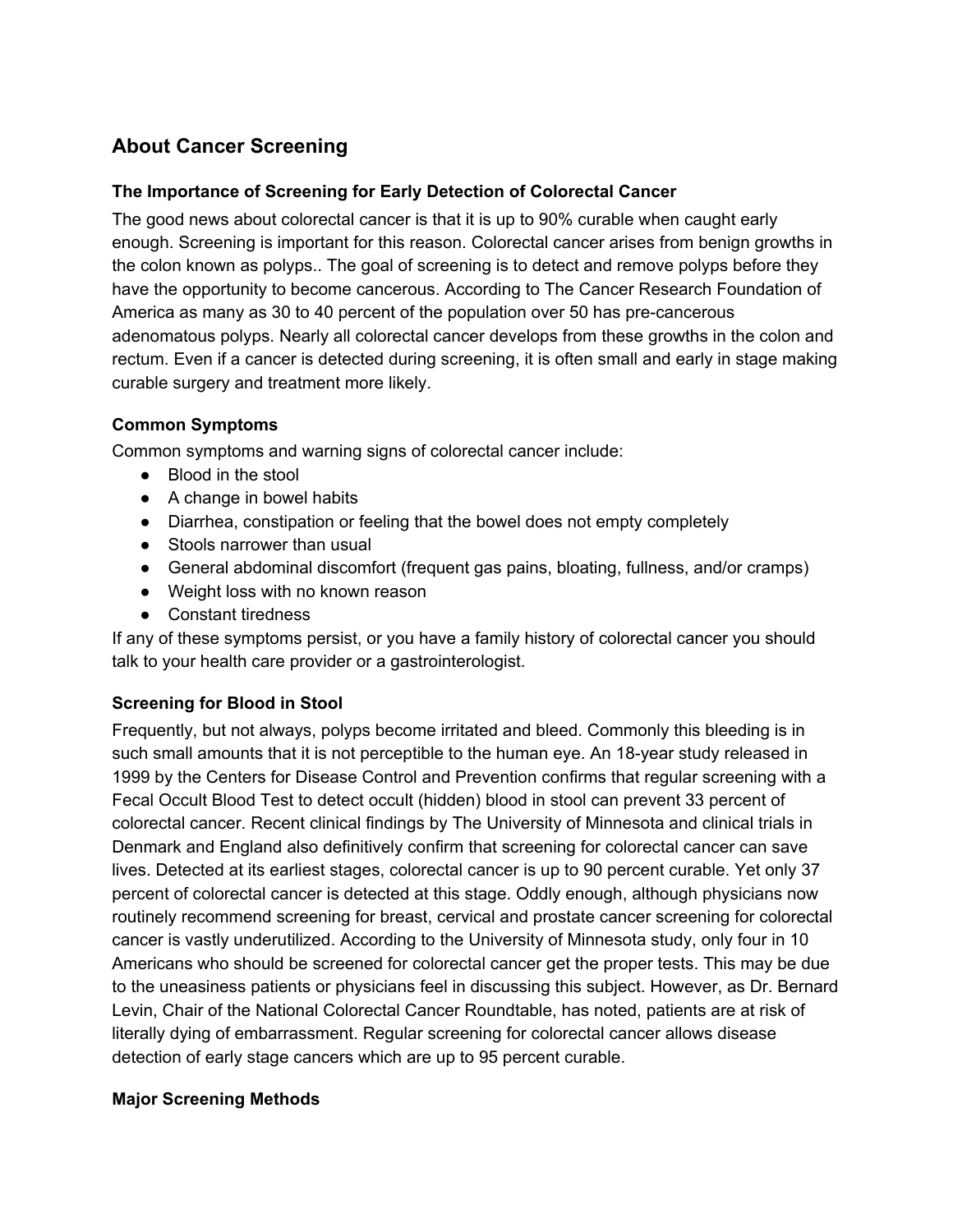The four major screening methods everyone should be aware of are:

- **Fecal Occult Blood Test (FOBT)**
- This is a low cost screening test that checks for hidden blood in stool, one of the early warning signs of colorectal cancer. The most prevalent form of this test requires handling of stool, dietary restrictions, and laboratory processing: three major barriers to compliance. With EZ Detect™, these common barriers to compliance are eliminated. EZ Detect™ is the only non-invasive FDA cleared FOBT that can be performed and produce results at home that has no dietary restrictions and no handling of stool. A positive FOBT result does not necessarily indicate colorectal cancer. There could be false positives or the test may also indicate ulcers, hemorrhoids, polyps, colitis, diverticulitis or fissures which may not show visible symptoms even though they are producing blood in the stool. EZ Detect™ can therefore serve as an early warning signal of other bowel troubles that need medical attention.
- A negative FOBT does not necessarily indicate that colorectal cancer does not exist since not all polyps bleed or bleed all the time.
- An FOBT cannot detect every colon problem or abnormality and does not replace an examination by a doctor or other diagnostic procedures. However, according to the University of Minnesota study, FOBTs are of great value in screening people for further examination and colonoscopy since FOBTs are such a low cost screening tool compared to colonoscopy. If there is a positive result with FOBT screening, the American College of Physicians recommends colonoscopy.
- In the United States, where colonoscopy is generally safe and accessible, the preferred strategy for evaluating a positive result on a fecal occult blood test is colonoscopy.
- Recommended FOBT screening frequency: annually.
- **Colonoscopy**
- A colonoscopy is generally considered the gold standard of care in screening. In this procedure (typically performed by a gastroenterologist) a flexible tube with a light and camera on the end (called an endoscope) is inserted into the rectum and can visualize the entire colon. Biopsies can be taken and if identified, polyps can be removed at the same time. This exam does not usually cause pain, although it can be uncomfortable. (Most people say the preparation the day before the exam is the worst part.) Patients are generally given medication through a vein to make them feel relaxed and sleepy.
- A colonoscopy usually is performed if someone is at high risk of colon cancer or after simpler tests (such as FOBT, sigmoidoscopy, DCBE or digital rectal exams) have found symptoms such as bleeding.
- Recommended colonoscopy screening frequency: Every 8 to 10 years starting at age 50, or more frequently as recommended by physician.
- **Sigmoidoscopy**
- A sigmoidoscopy is like a colonoscopy but only examines the lower third of the colon.
- **DoubleContrast Barium Enema (DCBE) or Barium XRay**
- This is an x-ray examination of the rectum and entire colon performed in a hospital or clinic. The patient is given an enema containing white dye or barium, followed by an